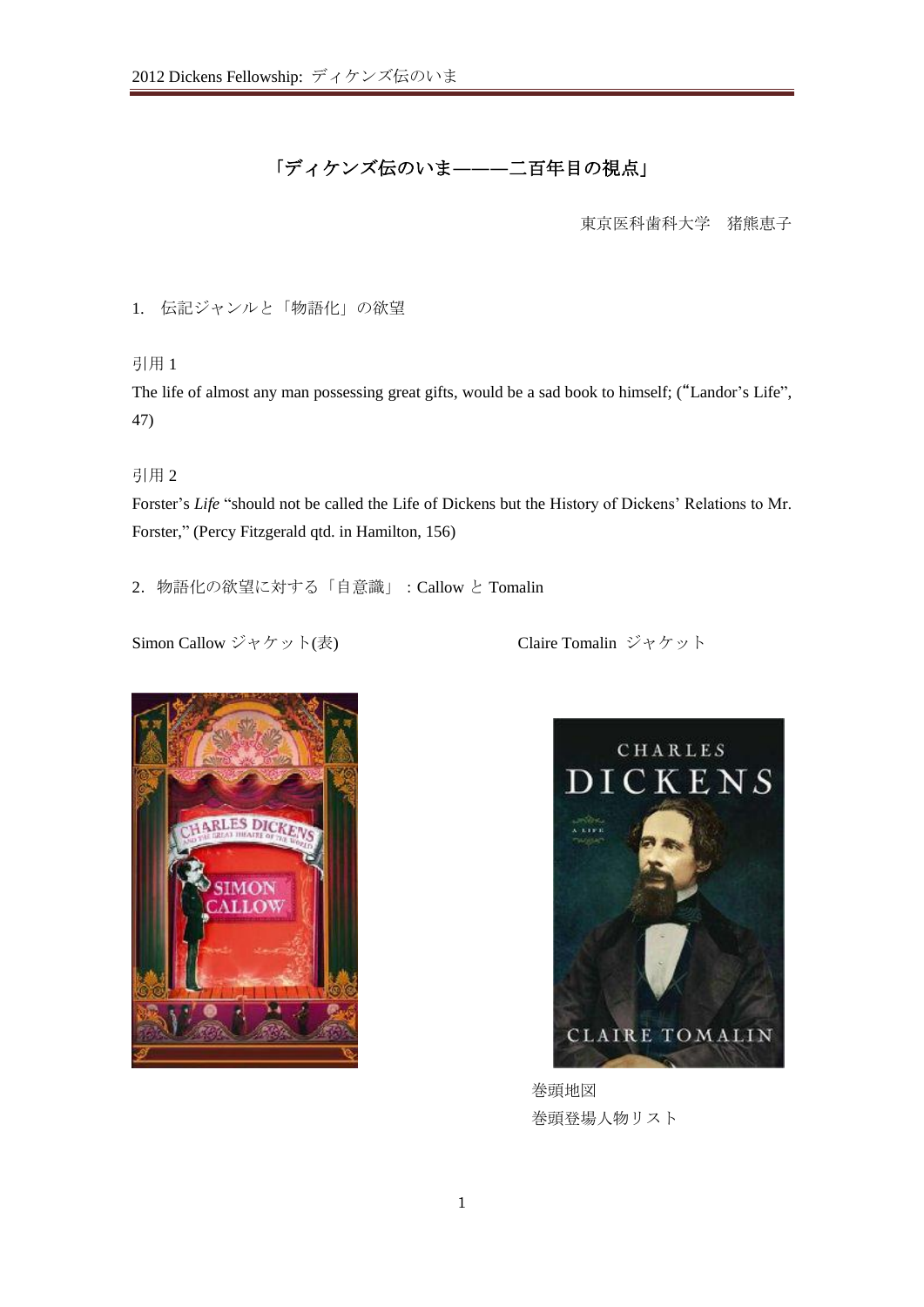「物語作家」としての逞しい想像力:ジョンの出生の秘密 引用 3

John Dickens may have been the son of the elderly butler, but it is also possible that he had a different father – perhaps John Crewe, exercising his *droit de seigneur*, cheering himself up for his wife's infidelities, or another of the gentleman who were regular guests at the Crewe residences. Or he may have believed that he was. … all suggest something of the kind, and harks back to the sort of behaviour he would have observed with dazzled eyes at Crewe Hall and in Mayfair. This was the style of Sheridan, and also Fox, who gambled away several fortunes and borrowed from all his friends without a thought of ever repaying any of them. (Tomalin, 5-6)

「全知の語り手」としての「物語構築」

引用 4 (若き日のディケンズと、まだ母親の胎内にいたエレンとを宿命的に結び付ける描 き方)

After only eight instalments of *Nickleby* had appeared it began to be dramatized, and was played in theatres all over England. It reached the Theatre Royal in Newcastle in December 1838, as part of a benefit for Mrs Ternan, a well-known actress, then seven month pregnant with her third daughter, Ellen. (Tomalin, 95)

引用 5 (Eleanor Picken とのエピソード「のちのち、これこれとなるのでした」という語り 口)

Whatever the reason for his change of attitude, she did not forget him, and eighteen years later she made one more attempt to speak to him, after a reading, described in Chapter 20. (Tomalin, 121)

引用 6 (Georgina Hogarth の導入「このときはまだ誰も知る由がなかったのです」という語 り口)

No one could have guessed in 1842 the part she would play sixteen years later in the domestic life of her sister and brother-in-law. (Tomalin, 138)

3. Douglas Fairhurst の「脱物語」 3-1)「終わり」なき伝記 ディケンズの晩年を完全にカット

引用 7

As these biographical sketches [in Samuel Smiles's *Self-Help*] mount up, so each life falls into the same narrative groove, in which hard knocks are always overcome by hard work, and good fortune always comes to those who seek it out. And once this pattern is set, it can seem rather harder to escape success than achieve it. Because Smiles is interested in only in people whose lives have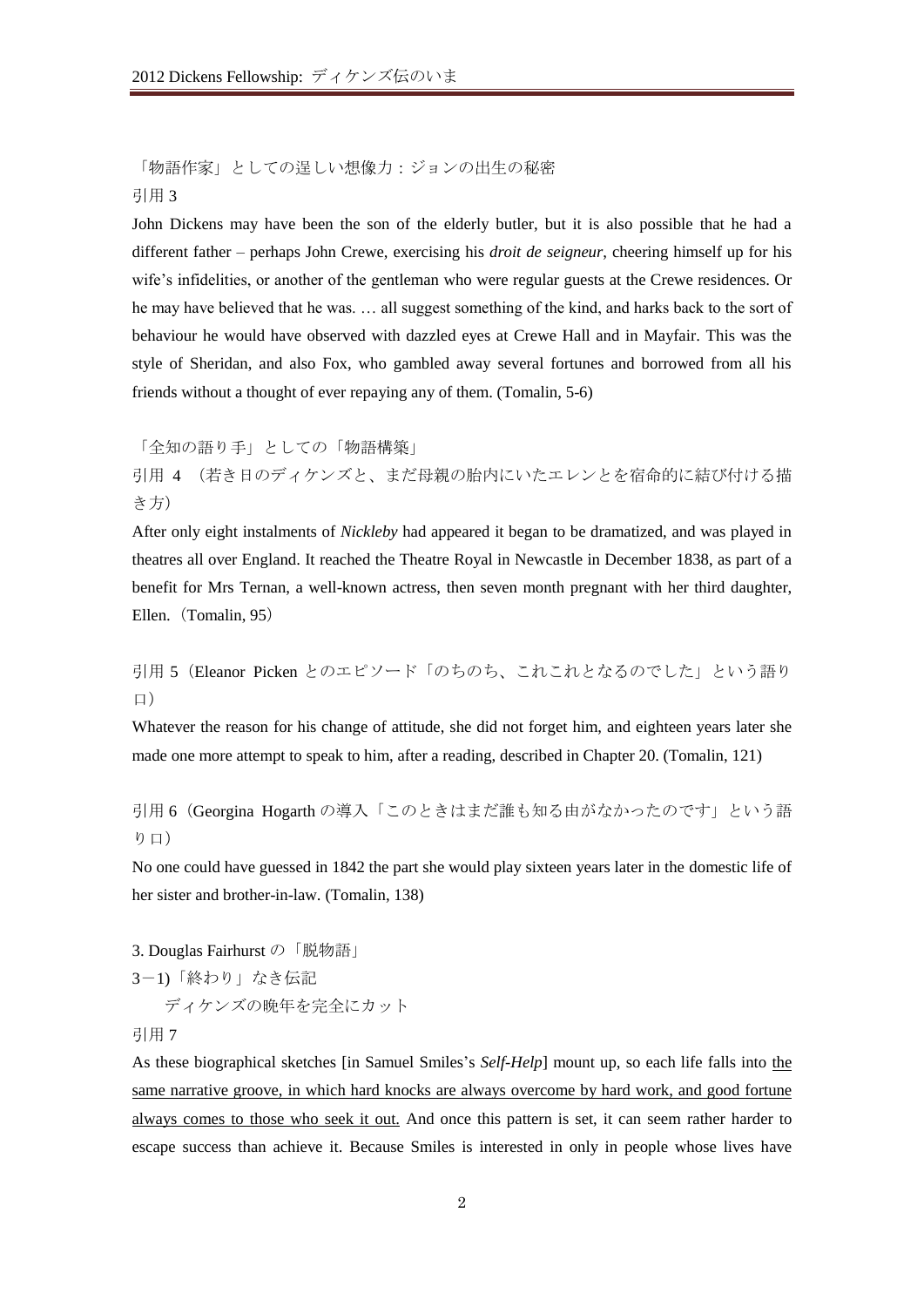happy endings, everything they do appears to be tugged on by a kind of comic fatality. Even their most embarrassing failures are subject to the gravitational pull of their later success. They are doomed to fame. (Fairhurst, 6)

# 引用 8

Indeed, one of the satisfactions of well-crafted fiction is that it creates a parallel world in which every detail, no matter how trivial or seemingly inconsequential, is part of a meaningful whole; every accidents turn out to be part of an overall design. (Fairhurst, 7)

#### 3-2) 脱物語の実践

## 引用 9 靴墨工場の「ファイナル」な影響に関するチェスタトンの意見

There are two good reasons for thinking that his sense of hopelessness was very genuine. First of all, this starless outlook is common in the calamities of boyhood. The bitterness of boyish distress does not lie in the fact that they are large; it lies in the fact that we do not know they are small. About any early disaster there is a dreadful finality: a lost child can suffer like a lost soul. (Chesterton, 19)

# 引用 10 フェアハーストによる「脱物語」

Dickens's habit of making fleeting references to Warren's Blacking in his writing starts to look less like a form of repetition compulsion than a <u>running gag or creative itch</u> he enjoyed scratching, like the cameo appearances of Alfred Hitchcock in his own movies. (Fairhurst, 38)

図版:フォースターの『ディケンズ伝』扉絵に描かれる靴墨工場でのディケンズ

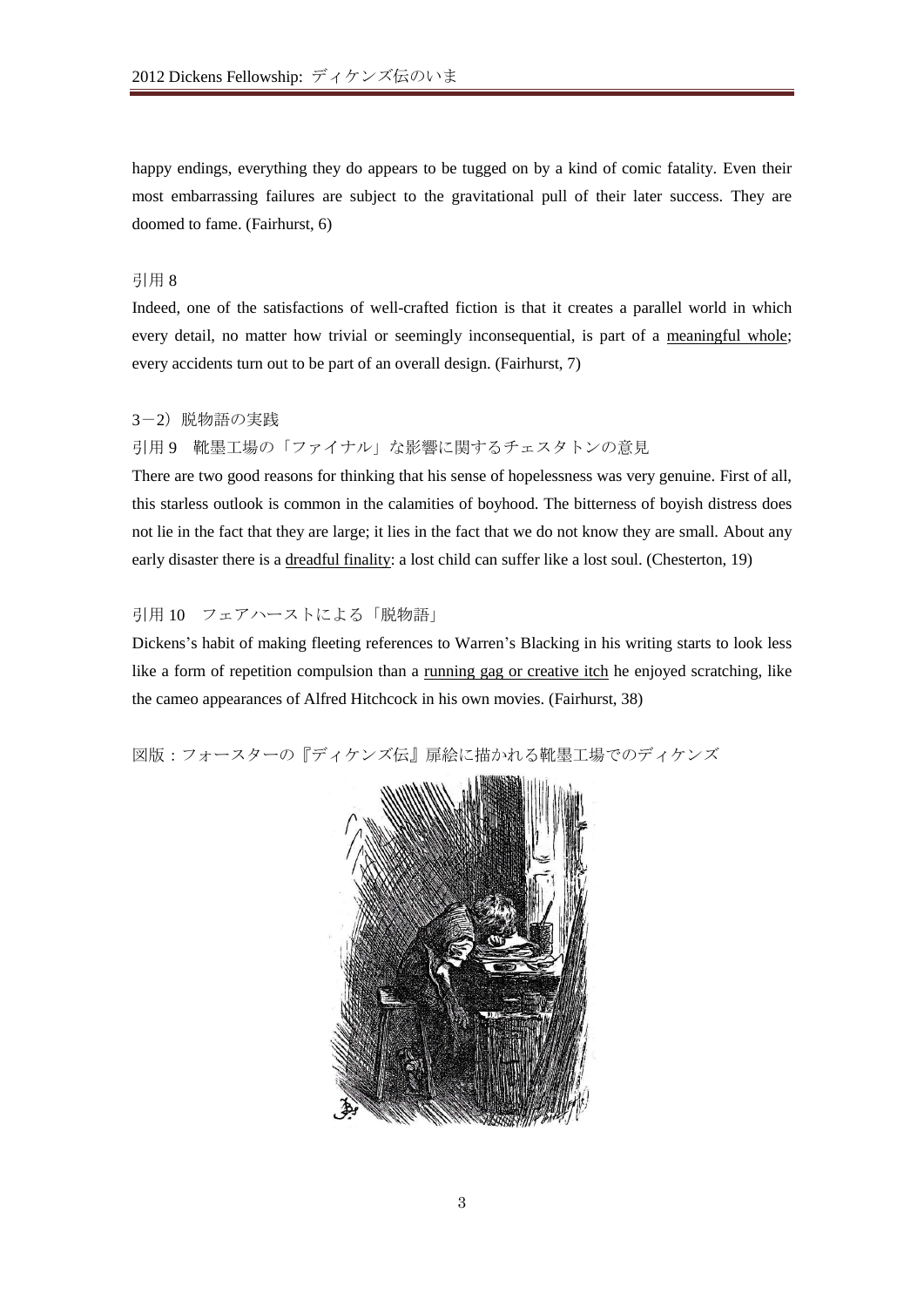# 引用 11 マライア・ビードネルとの関係

Their relationship was an unhappily lopsided affair, involving as it did a young man who was desperate to fall in love and a slightly older woman who was unwilling to commit to anything more than a protracted flirtation. Biographers have usually taken Dickens at his word when he claimed that he had been "horribly earnest" and set himself to win her with "all the energy and determination of which I am the owner" ... , however, ... this relationship may have been as much indebted to fiction as it was to real life. (Fairhurst, 94)

#### 3-3) 人間関係の矮小化

引用 12 *Sketches by Boz* 出版当時を扱うチャプター、ほとんど Dickens にフォーカスを絞ら ず、時代全体をマクロに見渡す語り口が、138 から 143 頁くらいまでずっと続く。

Writing on the state of London's newspaper industry in 1829, the editor Gibbons Merle estimated that it employed approximately 1,100 people full-time, in addition to countless penny-a-liners waiting for scraps of work to be thrown their way. By 1834 the numbers had increased still further, as newspaper offices in the area that included Fleet Street and the Strand expanded to keep up with burgeoning literacy rates (by 1840 just over half the population could read) and a seemingly insatiable appetite for news. Journalists continued to occupy an ambivalent position: geographically central, but socially on the edge of things, they were professional outsiders who were still some way from shaking off their reputation as a swell mob whose good opinion could be bought for the price of a drink. (Fairhurst, 138)

3-4)女性関係の欠如 Mary Hogarth の死 Catherine Dickens → Catherine Hogarth

3-5)「研究者」・「教育者」としてのフェアハーストの語り口

引用13 テクスト分析のようなくだり:ディケンズ作品における「傘」の表象とその後(例: *Howards End*)への影響

In Dickens's imaginative world, umbrellas are almost exclusively working-class or lower-middle-class accessories. (By the time E. M. Forster wrote *Howards End*, the thought had hardened into a truism: Forster's plot turns on the umbrella lost at a classical-music concert by Leonard Bast, a clerk who is engaged in a dogged struggle to improve himself.) (Fairhurst, 117)

引用 14 ミルトンの引用とディケンズとの relevance

One of the obvious advantages of poetry over prose is that the writer can control where each line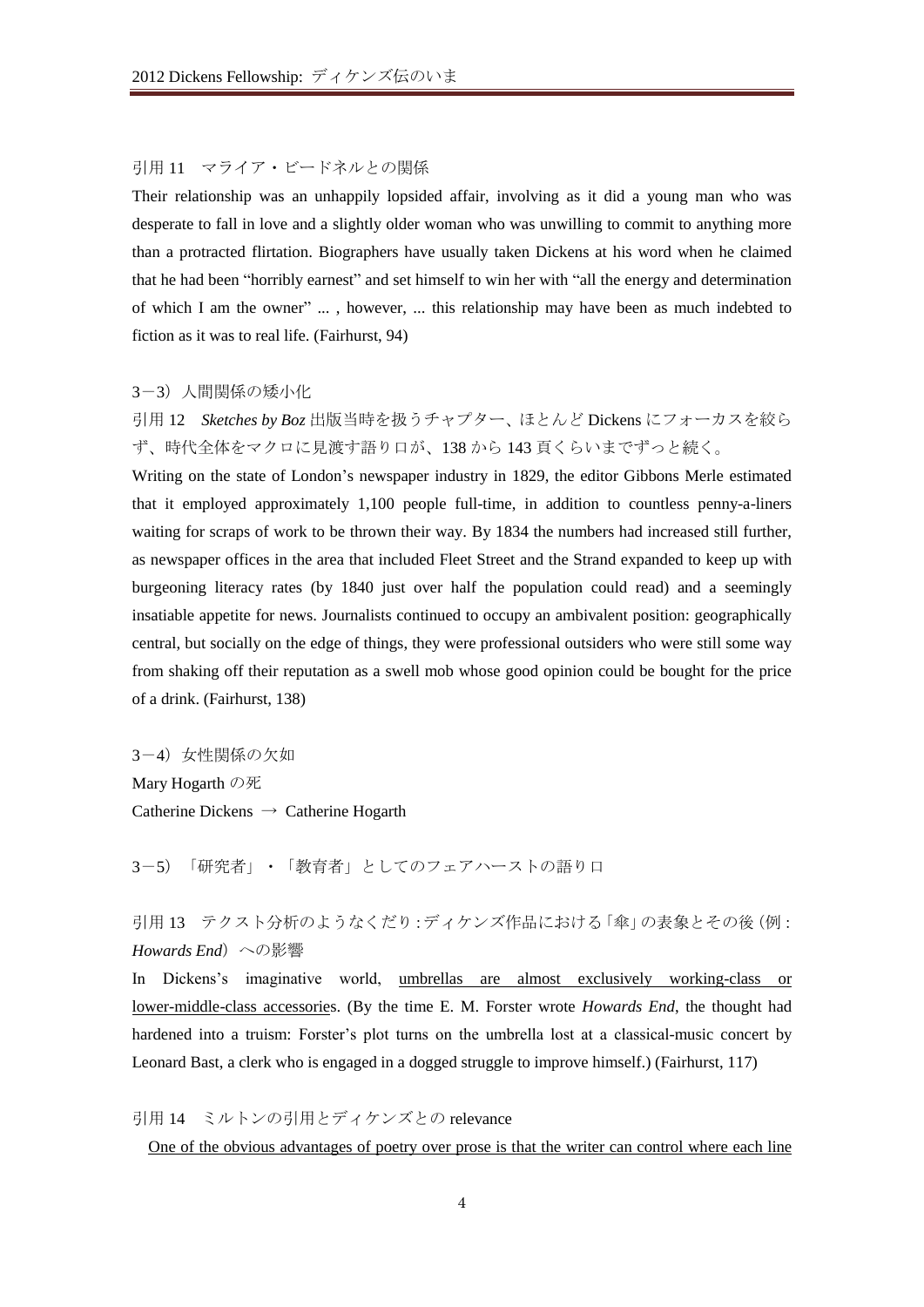ends. The word "verse" comes from the Latin *vertere*, meaning "to turn," and this provides a helpful way of thinking about some of the possible uses of line-endings, because although a poet can apply them as mechanically as the carriage return on a typewriter, they can also be used to think about other kinds of "turning." The end of a line of poetry can depict a moment of genuine transformation; equally, it can represent a flicker of hesitation that does nothing to alter the direction of the sentence as it wraps around the line-break. This uncertainty can itself be a helpful imaginative resource. Milton, for example, often works the ethical drama of *Paradise Lost* into the hesitations and self-qualifications of his syntax, as when Eve promises to return from her gardening by noon and the narrator interrupts with a sudden note of doom:

O much deceiv'd, much failing, hapless Eve, Of thy presum'd return! event perverse! Thou never from that hour in Paradise Found'st either sweet repast, or sound repose…

While this appears to start off as an absolute condemnation, "Of thy presume'd return" pulls us up short by revealing that we, too, were deceived in assuming that Eve is guilty of anything just yet. As the poem continues, of course, and Eve is tempted to eat the apple, we learn that her mistake about when she will return is a warning of the much larger error to come; but at this stage, Milton's syntactic delay breathes into the outcome an air of curiosity and speculation that the narrative itself has lost. His poem makes the past surprising again.

Writing in prose, Dickens did not have this particular resource to draw on, but his revisions show that he was similarly keen to entertain possible futures before committing to them. (Fairhurst, 280)

## 引用 15 文学史の授業のようなテクスト

Dickens was establishing his reputation as the start of a period in which the "individual" would come to be viewed as an increasingly complex entity–far more fragmented and mutable than that term (from the Latin *individuus*, meaning "indivisible" or "inseparable") might suggest. Writers such as Thomas Carlyle had expressed firm confidence in the self's inalienable coherence, as demonstrated in the "ME" that allows Teufelsdrockh to withstand the "Everlasting No" at the crucial moment of *Sartor Resartus* (1833-1834). But as the century developed, the work of new disciplines such as psychology would show that the self behaved much more like a verb than a noun; it was an unfolding process, rather than a static object. Trying to define it was like putting one's finger on a blob of mercury; applying extra pressure only made it scatter in more directions. Both during Dickens's lifetime and afterwards, writers would adopt in various ways the notion that, as Arthur